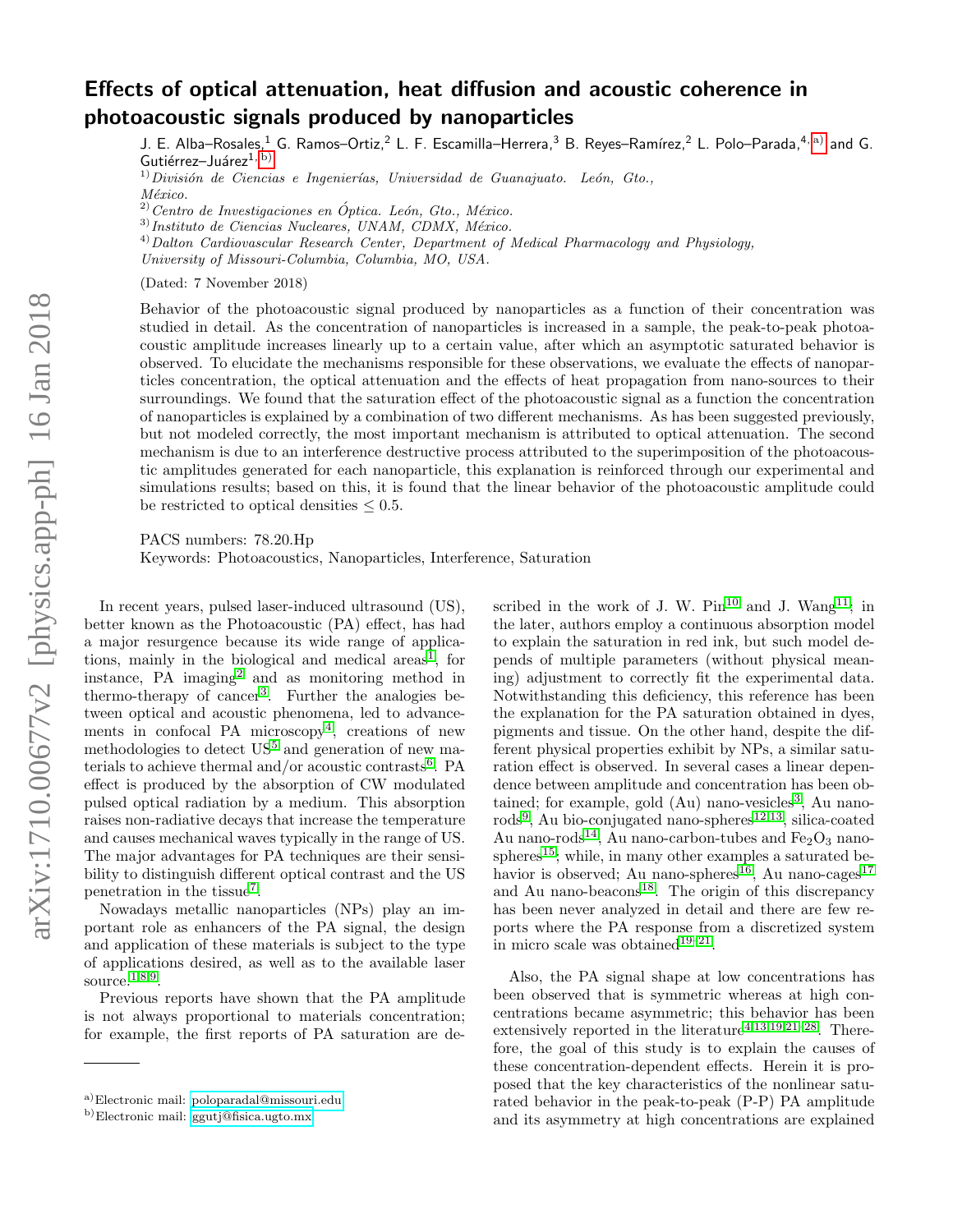by means of a photo-thermo-acoustic model<sup>[29](#page-4-21)</sup>. Sigrist<sup>[22](#page-4-22)</sup> previously reported a model that explained the PA signal produced by a continuous media (liquids); in this paper, the model is extended to a discrete case from continuous media to NPs. The NPs are represented by single point that absorbs the incident radiation instantaneously<sup>[30](#page-4-23)</sup>. With this model a simulation code was developed taking in account the heat source size, the light attenuated by the NPs and the coherence of a single PA signal source $^{29,31}$  $^{29,31}$  $^{29,31}$  $^{29,31}$ . The light losses, by absorption and scattering, can be described by the well-known Beer-Lambert (BL) law, which corresponds to an exponential decay in the amount of light. We hypothesize that the asymmetric shape of the PA signals is due to the interference of the individual PA signals generated by the NPs. To verify this, it is theoretically estimated the spatial region where interference of two PA waves occurs. These results are of great importance in applications where the NPs are used as a PA enhancer, since they allow to identify a dynamic range for PA amplitude generation and an optimal contrast agent concentration at which the maximum PA signal contrast is possible.

For this, PA experiments were conducted with 5, 10 and 100 nm Au NPs (spheres, nanoComposix) in 2 mM sodium citrate dihydrate aqueous solution (Detailed information about the samples characteristics can be found in supplementary information). The suspensions optical density  $(OD)^{32,33}$  $(OD)^{32,33}$  $(OD)^{32,33}$  $(OD)^{32,33}$  were measured as a function of the NPs concentration for each aliquot by using an UV-VIS spectrometer (Lambda 900 UV/VIS/NIR, Pekin Elmer). The experimental setup for the detection of PA signals is shown in Figure [1.](#page-1-0) The second harmonic from a Nd:YAG pulsed laser (Brilliant, Quantel) was employed to provide 532 nm light with a pulse duration of 10 ns and a repetition rate of 10 Hz. This beam was focused into the PA cell using a couple of lenses such that a large Rayleigh waits length was obtained to be approximately constant inside the cell (0.7 mm of diameter). The energy per pulse was set at 1 mJ  $(\pm 5\%, SD)$ . The laser beam was set perpendicular to the transducer 2 mm away. The laser energy was monitored using a thermopile (1917- R, Newport) coupled to a power meter (818P-030-19, Newport). PA signals were detected with a homemade transducer (20 MHz central response and a bandwidth of 20 MHz) $34$  and displayed by a 200-MHz oscilloscope (TDS5104B, Tektronix, Wilsonville, OR) triggered by a photo-diode (DET10A; Thorlabs, Newton, NJ) with a 1 nanoseconds rise time. The signals were amplified with a gain of 25 dB via 500 MHz amplifier (ZFL-500LN-BNC+, Mini-Circuits). NPs suspensions were diluted from stock concentration (100%) in steps of 10% using a sodium citrate aqueous solution at 2 M (6028, Karal).

Figure [2\(](#page-1-1)a) shows the PA signals generated by the NPs suspensions at stock concentration, these are  $4 \times 10^{13}$ for 5 nm,  $5 \times 10^{12}$  for 10 nm and  $5 \times 10^{9}$  for 100 nm. The signals generated by the NPs are observed at 1.3  $\mu$ s. For lower NPs concentrations, the PA signals exhibited similar shape, but smaller amplitudes. Figures 2 (b) to



<span id="page-1-0"></span>FIG. 1. Experimental setup.PD: photo-diode, AM: amplifier, PM: power meter, TP: thermopile, ND: neutral density filters, BS1: beam spliter 10:90, BS2: beam spliter 10:90, L1: planeconvex lens with  $f = +300$  mm, L2: plane-concave lens with  $f = -50$  mm, US-T: ultra sound transducer. The distance between L1 and L2 is 250 mm.

2 (d) show the respective normalized P-P PA amplitudes as a function of the NPs concentration for each NP size.



<span id="page-1-1"></span>FIG. 2. (a) Measured PA signals obtained from different NPs samples at stock concentration. (b)-(d) Normalized PA amplitude as a function of concentration for each NPs of 100 nm, 10 nm and 5 nm, respectively.

Here, it is assumed that the measured pressure  $p(\mathbf{R}, t)$ in  $\bf{r}$  generated by a single nanoparticle (NP) at  $\bf{r}'$  is described by  $22,30,35,36$  $22,30,35,36$  $22,30,35,36$  $22,30,35,36$ :

<span id="page-1-2"></span>
$$
p(\mathbf{R},t) = p_0 \frac{ct - |\mathbf{R}|}{|\mathbf{R}|} \exp\left[-\left(\frac{ct - |\mathbf{R}|}{d_0/2}\right)^2\right];\quad(1)
$$

with  $p_0 = 4E_0 \beta c^2 / \pi^{3/2} C_p d_0^3$  and  $\mathbf{R} = \mathbf{r} - \mathbf{r}'$ . Here  $E_0$  $\beta$ , c, and  $C_p$ , are the the energy per pulse, the thermal expansion coefficient, the sound speed medium propagation and the heat capacity at constant pressure of the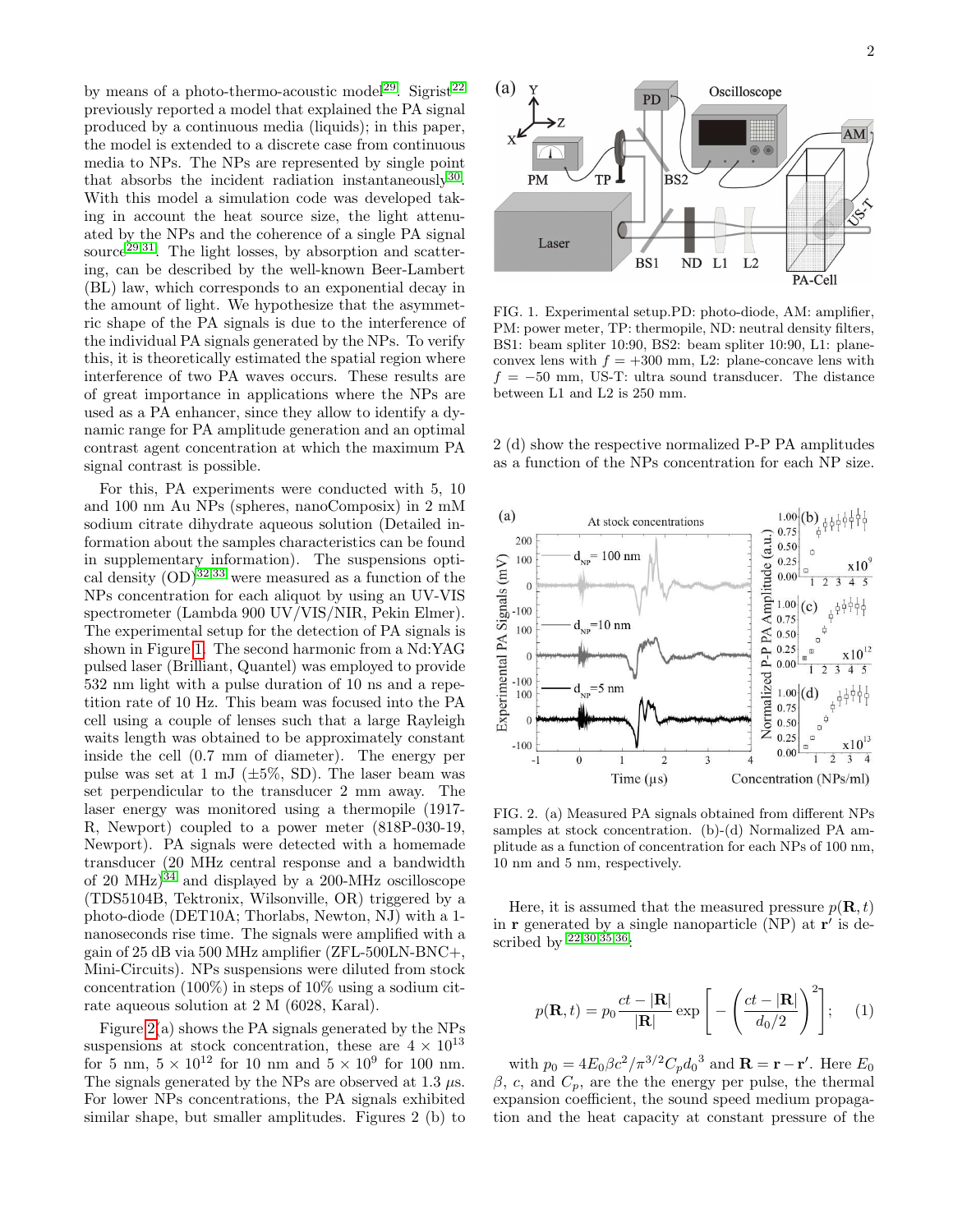fluid sample, respectively. In Sigrist paper,  $d_0$  was defined as the spatial illumination profile of a Gaussian beam[22](#page-4-22). However, we associate this parameter with the thermal size of the object. This hypothesis is justified from the assumption that a NP only can absorb radia-tion, due to plasmonic effect<sup>[8](#page-4-7)</sup>, meanwhile the surrounding fluid medium (water) does not. According to this, a minimum value for  $d_0$  is the NP diameter  $(d_{\rm NP})$ ; and as maximum the quantity  $(d_{\text{NP}} + d_{th})$  where:

<span id="page-2-0"></span>
$$
d_{th} = 4(\chi_w \tau_l)^{\frac{1}{2}}.
$$
\n<sup>(2)</sup>

Equation [\(2\)](#page-2-0) is related the thermal diffusion length<sup>[37](#page-4-30)</sup>; for this expression  $\chi_w$  is the water diffusivity (0.143  $\times$  $10^6 \text{m}^2/\text{s}$ ) and  $\tau_l$  is the laser pulse (FWHM of 10 ns); therefore,  $d_{th} = 150$  nm. This analytical approximation is equivalent to solve the coupling heat and pressure equations considering the laser time profile.

A code was written in the software Wolfram Mathematica $^{TM}$  to emulate the experiments performed. Considering the equation [\(1\)](#page-1-2) and the optical attenuation, the numerical expression employed was:

$$
p_{sim}(\mathbf{D}_{ij},t) = \sum_{i=1,j=1}^{n,m} 10^{-\epsilon\zeta j\Delta z} \times p(\mathbf{D}_{ij},t); \qquad (3)
$$

with  $\mathbf{D}_{ij} = \mathbf{s} - \mathbf{r}_{ij}$ . Here  $\epsilon$  corresponds to the extinction coefficient and  $\zeta$  is the sample concentration, which were measured for each NPs aliquot by UV-VIS spectroscopy. Likewise , s corresponds to the sensor position. Counters  $i$  and  $j$  are used to label each NP and the cylinder section, respectively, the length of the sections is  $\Delta z$ . The complete methodology details used to perform the simulations can be found in the supplemental material.

In Figures [3a](#page-2-1) to [3c](#page-2-1) simulated PA signals for stock concentration and  $d_0 = d_{\text{NP}}$  are presented. A statistical study shows that all signals are symmetric with well defined maximum and minimum peaks, which always appear near the center temporal range. To obtain the P-P PA amplitude it was sought the higher and lower peaks values for each individual simulation. Same behavior was observed when the BL law is considered, nonetheless, the maximum amplitude is diminished, as expected, being 60% less when compared to the case without attenuation.

In Figures [3d-3f](#page-2-1), a comparison between the experimental and simulated P-P PA amplitudes as a function of the NPs concentration is shown; all data were normalized to the respective maximum amplitude. Simulations for  $d_0 = d_{\text{NP}}$  without BL law predict completely the experimental trend, but when the optical attenuation is considered it fails; contrary to the expected results, the inclusion of BL law in the model did not predict the experiments. Trying to understand this discrepancy, the numerical Fourier transform can be performed to the simulated signals, when doing this a broad spectra are predicted with high central frequencies for  $d_0 = d_{\text{NP}}$ . The frequencies are at 100 GHz for the 5 nm and 10 nm samples and at 10 GHz for 100 nm; however, this is not in



<span id="page-2-1"></span>FIG. 3. (a)-(c) Simulated PA signals for  $d_0 = d_{\text{NP}}$  at stock concentration for NPs of 5 nm, 10 nm and 100 nm respectively; the gray lines are the simulations without BL law and the black ones with BL. (d)-(f) Corresponding comparison between simulated and experimental P-P PA amplitudes as a function of concentration, squares for experimental data, circles for simulations without BL law and triangles for simulations with BL law. All data is normalized.

agreement with the actual spectral response of the sensors that we used in our experiments, then the  $d_0 = d_{\text{NP}}$ assumption must be discarded.

In Figures [4a](#page-3-0) to [4c](#page-3-0), simulations supposing  $d_0 =$  $d_{\text{NP}} + d_{th}$  are shown for the stock concentration of NPs. There are two aspects that must be highlighted: First, amplitude-shape for 5 and 10 nm samples are well-defined for all simulated concentrations; however, for 100 nm NPs it remains noisy, but its shape is more defined than for the case  $d_0 = d_{\text{NP}}$ . Second, opposite to the above case, PA signals are asymmetric for all samples, being like the experimental results and the reported literature. Considering BL law still decreases the PA amplitude approximately at 40% of the non-attenuated value. Comparison between experimental and simulated P-P PA amplitudes as a function of the NPs concentration is presented in Figures [4d](#page-3-0) to [4f](#page-3-0). The simulated PA signals without BL law are linear. When light attenuation is considered, behavior of experimental signals is well predicted; as in the previous cases, the spectra for the simulated signals can be calculated numerically, the obtained frequencies now are between 1 and 100 MHz. For both sets of simulations, optical attenuation, through BL law, defines the amplitude of pressure wave and its effect is only to decrease the total PA amplitude.

To better understand the consequences for choosing a  $d_0$  value, three aspects must be considered. First, from the PA power spectrum of a single NP it is found that the maximum frequency value occurs at  $\nu_{\text{max}}$  = that the maximum frequency value occurs at  $\nu_{\text{max}} = c/\sqrt{2\pi} (d_0/2)$ . From this value can be calculated the spatial region where pulse of one NP can interact with each other, it corresponds to  $\lambda \equiv \sqrt{2\pi d_0}$ . Second, from the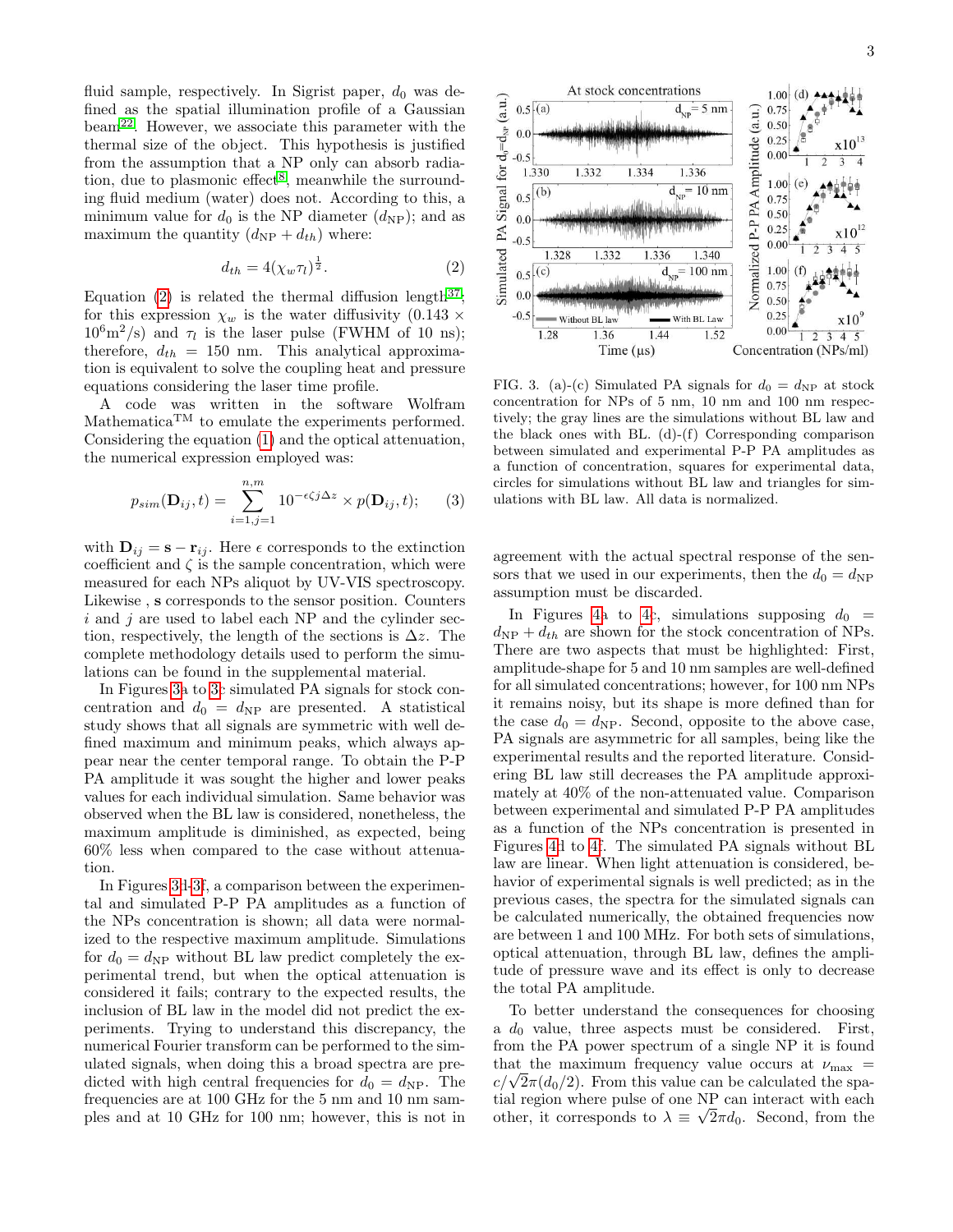

 $\overline{5}$  $\overline{4}$ 

 $x10$ 

 $\frac{1}{3}$  4 5

 $\overline{2}$ 

Concentration (NPs/ml)

 $0.25$ 

 $0.00$ 

 $1.00$ 

0.75

0.50

0.25

 $0.00$ 

FIG. 4. (a)-(c) Simulated PA signals for  $d_0 = d_{\text{NP}} + d_{th}$  at stock concentration for NPs of 5 nm, 10 nm and 100 nm respectively; the gray lines are the simulations without BL law and the black ones with BL. (d)-(f) Corresponding comparison between simulated and experimental P-P PA amplitudes as a function of concentration, squares for experimental data, circles for simulations without BL law and triangles for simulations with BL law. All data is normalized.

At stock concentration

1.334

1.336

1.44

1.336

1.340

 $d_{NP}$  = 100 nm

With BL Law

1.52

Simulated PA Signal for  $d_0 = d_{\text{up}} + d_{\text{th}}$  (a.u.)

 $0.5 \text{ (a)}$ 

1.330

 $0.5$ <sub>(b)</sub>

 $0.5 | (c)$ 

 $0.0$ 

 $-0.5$ 

1.328

<span id="page-3-0"></span>1.28

1.332

1.332

Without BL law

 $\frac{1.36}{\text{Time (µs)}}$ 

 $0.0$ 

 $-0.5$ 

 $0.0$ 

 $-0.5$ 

specific volume of the NPs suspension, an average distance between NPs L, can be determined. Third, equation [\(1\)](#page-1-2) is proportional to the time derivative of a Gaussian function, which has a bipolar temporal profile i.e., it is compose of a compression and rarefaction cycle. When summation over two individual PA signals is performed at the measuring point, there are three extreme possible situations for the time delay (or acoustical path difference  $\Delta l$ ), namely: (i) it is equal to zero, then the PA pulses match exactly and only constructive interference appears. (ii) it is equal to  $\lambda/2c$ ; then, the rarefaction of one pulse corresponds exactly to the compression of other pulse, and therefore partial destructive interference is produced. (iii) It is greater than  $\lambda/c$ , so they cannot superimpose. These cases are displayed in Figures [5a](#page-3-1) to [5c](#page-3-1). Using the above information, the ratios  $L/\lambda$  where calculated for all  $d_0$  values and are show in Figure [5d](#page-3-1). When  $d_0 = d_{\text{NP}}$ ,  $L/\lambda \gg 1$  for all NPs diameters and all NPs concentrations, thus a high number of NPs cannot be superimposed; therefore, the sum of the individual signals, at the measurement point during a time interval, looks noisy and symmetric. For  $d_0 = d_{\text{NP}} + d_{th}$ , we can see in Figure [5d](#page-3-1) that  $L/\lambda < 2$  for  $d_{\rm NP} = 5$  nm and  $d_{\text{NP}} = 10$  nm, respectively; now summation over individual signals produces well defined shape and asymmetric PA signals with linear behavior of the P-P PA amplitudes as a function of the NPs number. This is because at the measurement point, in the time interval, the superposition of individual pressure waves occurs. For  $d_0 = 100$  nm+ $d_{th}$  the corresponding ratio is in the range  $5 < L/\lambda < 12.5$ , then the interference is more probable than the case  $d_0 = 100$  nm, but less when  $d_0 = d_{\text{NP}} + d_{th}$ for 5 nm and 10 nm. The consequence for adding individ-

uals PA pulses, considering the heat diffusion from the NP volume to their surroundings, gives a PA signal with high signal-to-noise ratio, asymmetric shape peaks and a linear behavior in the P-P PA amplitude as a function of the NPs number. When the optical attenuation is taking into account the simulated PA amplitudes loss its linear dependence with the NPs concentration and the signal saturates, predicting properly the experimental results.



<span id="page-3-1"></span>FIG. 5. (a)-(c) Present the tree extreme possible configuration between the sources, totally constructive interference, partial destructive interference and when the signals can be superposed, respectively. (d) Ratios  $L/\lambda$ , for all  $d_0$  values used in the simulations.

It is important to remark that, if the results are displayed as a function of the NPs OD instead of their concentrations, the nonlinear behavior of the P-P PA amplitudes is given for OD≥ 0.5. A meticulous review of the references<sup>[3](#page-4-2)[,9,](#page-4-8)[11–](#page-4-10)[21](#page-4-19)</sup> is in concordance with this threshold (see supplementary data).

In summary, when heat propagates beyond the individual NPs volume and the optical attenuation of the sample is ignored, the P-P PA amplitude as a function of NPs concentration is linear; this extended PA source can improve the interference between the single US pulses. The simulations showed that asymmetric shape of the PA signal is obtained under this condition. When the heat is confined inside the NP dimensions, symmetric signals are obtained and a nonlinear P-P PA amplitude; the NP thermal confinement can be discarded through frequency spectrum too. The saturated behavior of P-P PA amplitude for the extended thermal source is correctly explained when the optical attenuation is considered. Finally, our simulations and experimental results showed that no linear behavior appears for an OD> 0.5. This threshold was well-matched with previous experimental reports. This value can be taken as a point of departure to obtain linear PA amplitudes as a function of the concentration for NPs samples.

Acknowledgments. The computation for this work was performed on the high-performance computing infrastructure provided by Research Computing Support Services and in part by the National Science Foundation under grant number CNS-1429294 at the University of Missouri, Columbia Mo. The experimental part of this